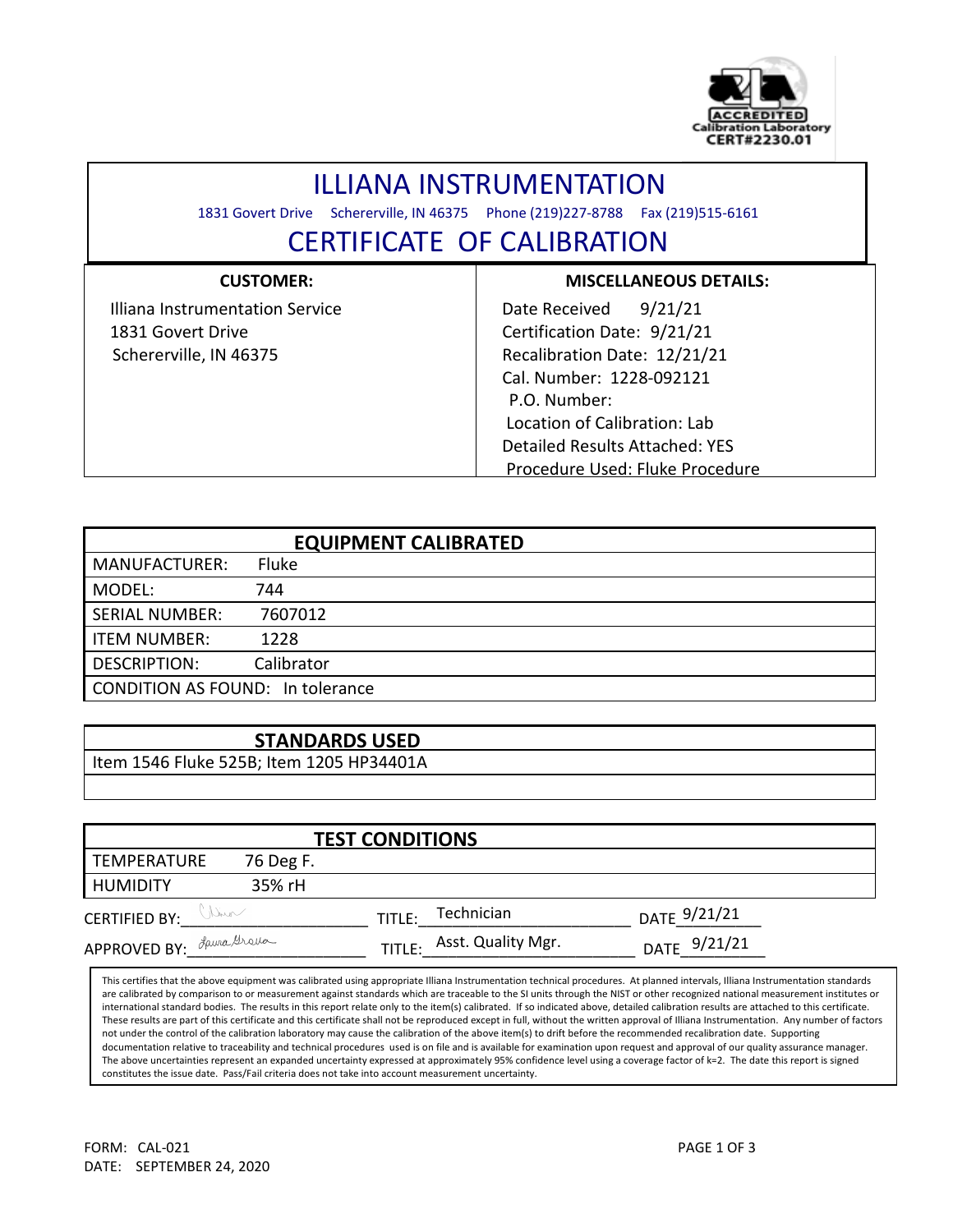| Item calibrated                    | Item 1228 Fluke model 744                                  |             |          |          |              |          |             |      |      |
|------------------------------------|------------------------------------------------------------|-------------|----------|----------|--------------|----------|-------------|------|------|
| Accuracy                           | Varies By Range, see upper and lower tolerance for details |             |          |          |              |          |             |      |      |
| <b>Standard used</b>               | 1546 and 1205                                              |             |          |          |              |          |             |      |      |
| Cal Date                           | 09/21/21                                                   |             |          |          |              |          |             |      |      |
| <b>Intentional Offset at Found</b> | None                                                       |             |          |          |              |          |             |      |      |
| <b>Intentional Offset at Left</b>  | None                                                       |             |          |          |              |          |             |      |      |
| Limitations                        | None                                                       |             |          |          |              |          |             |      |      |
|                                    |                                                            |             |          |          |              |          |             |      |      |
| Input range                        | Eng. Units                                                 | Cal Pt      | Upper    | lower    | Initial      | Final    | Sensitivity | STD  | Unc. |
|                                    |                                                            |             |          |          |              |          | Check       |      |      |
|                                    |                                                            |             |          |          |              |          |             |      |      |
| Measure K                          | C                                                          | $-180$      | $-179.4$ | $-180.6$ | $-179.8$     | $-179.8$ | OK          | 1546 | 0.19 |
| Measure K                          | C                                                          | 0           | 0.5      | $-0.5$   | $\mathbf{0}$ | 0        | OK          | 1546 | 0.19 |
| Measure K                          | C                                                          | 400         | 400.6    | 399.4    | 399.9        | 399.9    | OK          | 1546 | 0.19 |
| Measure K                          | C                                                          | 800         | 800.7    | 799.3    | 799.9        | 799.9    | OK          | 1546 | 0.19 |
| Measure K                          | C                                                          | 1000        | 1001     | 999      | 999.9        | 999.9    | OK          | 1546 | 0.19 |
| Measure K                          | C                                                          | 1300        | 1300.9   | 1299.1   | 1299.9       | 1299.9   | OK          | 1546 | 0.19 |
|                                    |                                                            |             |          |          |              |          |             |      |      |
| Simulate K                         | C                                                          | $-180$      | $-179.4$ | $-180.6$ | $-179.8$     | $-179.8$ | OK          | 1546 | 0.16 |
| Simulate K                         | $\mathsf{C}$                                               | 0           | 0.6      | $-0.6$   | 0.1          | 0.1      | OK          | 1546 | 0.16 |
| Simulate K                         | C                                                          | 400         | 400.6    | 399.4    | 400.1        | 400.1    | OK          | 1546 | 0.16 |
| Simulate K                         | $\mathsf C$                                                | 800         | 800.8    | 799.2    | 800.1        | 800.1    | OK          | 1546 | 0.16 |
| Simulate K                         | $\mathsf{C}$                                               | 1000        | 1001     | 999      | 1000         | 1000     | OK          | 1546 | 0.16 |
| Simulate K                         | C                                                          | 1300        | 1301.3   | 1298.7   | 1300.1       | 1300.1   | OK          | 1546 | 0.16 |
|                                    |                                                            |             |          |          |              |          |             |      |      |
| Measure J                          | C                                                          | $-210$      | $-209.4$ | $-210.6$ | $-210.1$     | $-210.1$ | OK          | 1546 | 0.17 |
| Measure J                          | $\mathsf{C}$                                               | 0           | 0.6      | $-0.6$   | $-0.1$       | $-0.1$   | OK          | 1546 | 0.17 |
| Measure J                          | C                                                          | 300         | 300.6    | 299.4    | 299.8        | 299.8    | OK          | 1546 | 0.17 |
| Measure J                          | C                                                          | 600         | 600.6    | 599.4    | 599.8        | 599.8    | OK          | 1546 | 0.17 |
| Measure J                          | C                                                          | 900         | 900.9    | 899.1    | 899.8        | 899.8    | OK          | 1546 | 0.17 |
| Measure J                          | C                                                          | 1200        | 1201.2   | 1198.8   | 1199.8       | 1199.8   | OK          | 1546 | 0.17 |
|                                    |                                                            |             |          |          |              |          |             |      |      |
| Simulate J                         | C                                                          | $-210$      | $-209.4$ | $-210.6$ | $-209.8$     | $-209.8$ | OK          | 1546 | 0.13 |
| Simulate J                         | C                                                          | $\mathbf 0$ | 0.6      | $-0.6$   | 0.1          | 0.1      | OK          | 1546 | 0.13 |
| Simulate J                         | C                                                          | 300         | 300.6    | 299.4    | 300.2        | 300.2    | OK          | 1546 | 0.13 |
| Simulate J                         | $\mathsf{C}$                                               | 600         | 600.6    | 599.4    | 600.1        | 600.1    | OK          | 1546 | 0.13 |
| Simulate J                         | C                                                          | 900         | 900.9    | 899.1    | 900.2        | 900.2    | OK          | 1546 | 0.13 |
| Simulate J                         | $\mathsf{C}$                                               | 1200        | 1201.2   | 1198.8   | 1200.2       | 1200.2   | OK          | 1546 | 0.13 |
|                                    |                                                            |             |          |          |              |          |             |      |      |
| Measure S                          | C                                                          | 0           | 0.6      | $-0.6$   | 0.2          | 0.2      | OK          | 1546 | 0.67 |
| Measure S                          | C                                                          | 400         | 400.6    | 399.4    | 399.8        | 399.8    | OK          | 1546 | 0.58 |
| Measure S                          | Ċ                                                          | 800         | 800.8    | 799.2    | 800          | 800      | OK          | 1546 | 0.58 |
| Measure S                          | С                                                          | 1200        | 1201.2   | 1198.8   | 1200.1       | 1200.1   | OK          | 1546 | 0.58 |
| Measure S                          | C                                                          | 1600        | 1601.6   | 1598.4   | 1599.9       | 1599.9   | OK          | 1546 | 0.58 |
| Measure S                          | C                                                          | 1767        | 1768.8   | 1765.2   | 1766.9       | 1766.9   | OK          | 1546 | 0.58 |
|                                    |                                                            |             |          |          |              |          |             |      |      |
| Simulate S                         | C                                                          | 0           | 0.6      | -0.6     | 0.2          | 0.2      | OK          | 1546 | 0.66 |
| Simulate S                         | $\mathsf{C}$                                               | 400         | 400.6    | 399.4    | 400          | 400      | OK          | 1546 | 0.55 |
| Simulate S                         | C                                                          | 800         | 800.8    | 799.2    | 800.1        | 800.1    | OK          | 1546 | 0.55 |
| Simulate S                         | $\mathsf{C}$                                               | 1200        | 1201     | 1198.8   | 1200.1       | 1200.1   | OK          | 1546 | 0.55 |
| Simulate S                         | C                                                          | 1600        | 1601.6   | 1598.4   | 1600.1       | 1600.1   | OK          | 1546 | 0.55 |
| Simulate S                         | $\mathsf{C}$                                               | 1767        | 1768.8   | 1765.2   | 1767.1       | 1767.1   | OK          | 1546 | 0.55 |
|                                    |                                                            |             |          |          |              |          |             |      |      |
| Measure N                          | C                                                          | $-100$      | $-99.4$  | $-100.6$ | $-100.3$     | $-100.3$ | OK          | 1546 | 0.2  |
| Measure N                          | C                                                          | 0           | 0.6      | $-0.6$   | $-0.2$       | $-0.2$   | OK          | 1546 | 0.2  |
| Measure N                          | $\mathsf{C}$                                               | 300         | 300.6    | 299.4    | 299.7        | 299.7    | OK          | 1546 | 0.2  |
| Measure N                          | C                                                          | 600         | 600.6    | 599.4    | 599.7        | 599.7    | OK          | 1546 | 0.2  |
| Measure N                          | C                                                          | 900         | 900.9    | 899.1    | 899.7        | 899.7    | OK          | 1546 | 0.2  |
| Measure N                          | C                                                          | 1300        | 1301.3   | 1298.7   | 1299.7       | 1299.7   | OK          | 1546 | 0.2  |
|                                    |                                                            |             |          |          |              |          |             |      |      |
| Source N                           | C                                                          | $-100$      | $-99.4$  | $-100.6$ | $-99.7$      | $-99.7$  | OK          | 1546 | 0.18 |
| Source N                           | C                                                          | 0           | 0.6      | -0.6     | 0.2          | 0.2      | OK          | 1546 | 0.18 |
| Source N                           | C                                                          | 300         | 300.6    | 299.4    | 300.3        | 300.3    | OK          | 1546 | 0.18 |
| Source N                           | $\mathsf{C}$                                               | 600         | 600.6    | 599.4    | 600.3        | 600.3    | OK          | 1546 | 0.18 |